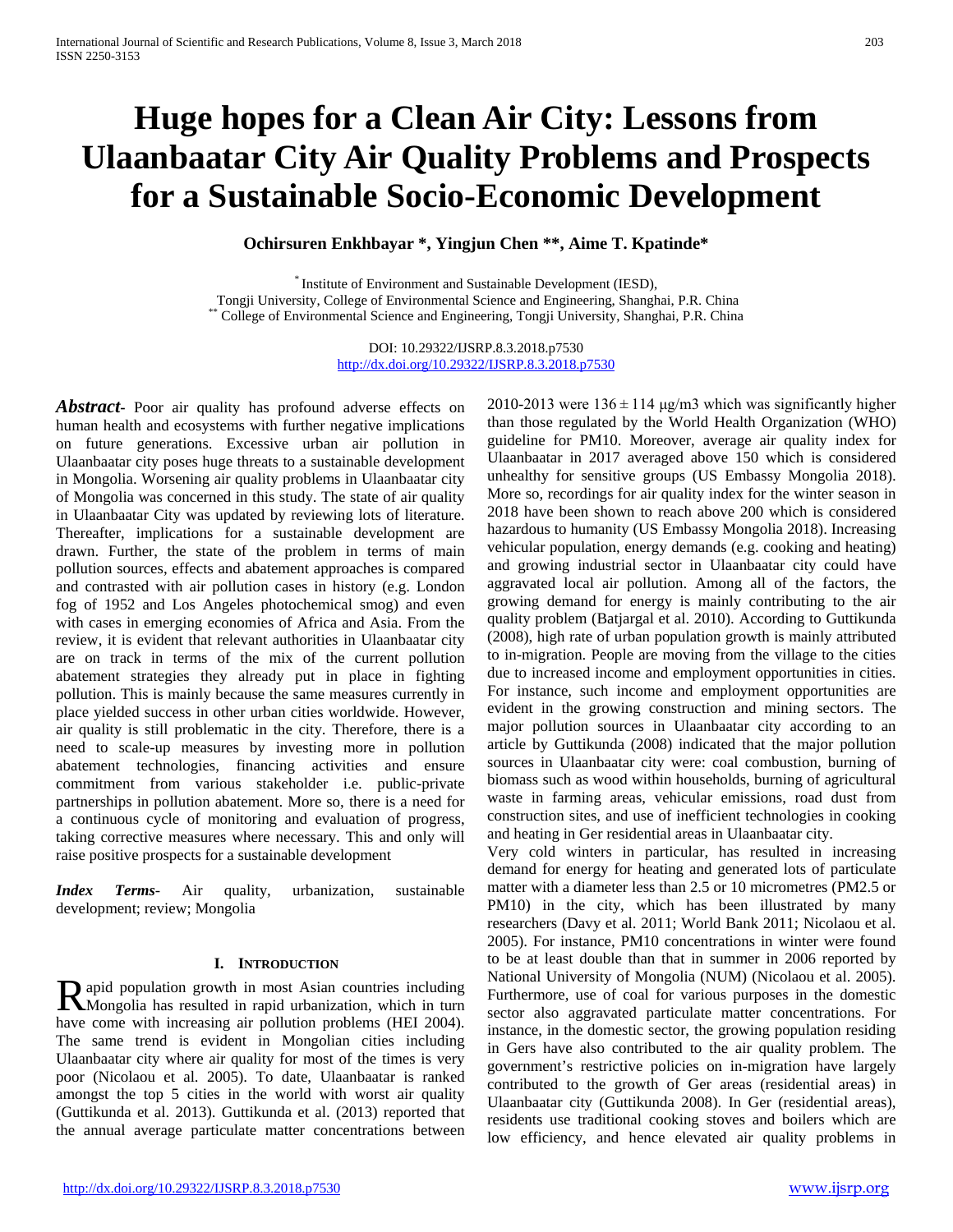Ulaanbaatar city. Overall, the different sources of air pollution in the city are worrying as poor air quality has its own negative effects on the human health.

Air pollution poses serious health risks to people exposed to it. Ulaanbaatar city is not an exception to the World Health Organization (WHO) listed the city among the top five cities with the worst air quality in the world recently (Guttikunda et al. 2013). Within Mongolia, poor air quality has been linked to various health related problems including abortions (Enkhmaa et al. 2014), mortality (Hoffmann et al. 2012) and various other acute health effects (Pope III and Dockery 1992; Smith 1993). In other words, exposure to fine particulate matter with an aerodynamic diameter 2.5 μm (PM2.5) generated by combustion maybe especially damage to human health (Schlesinger et al. 2006).

This and other reasons have made air quality an issue of major concern in the city. Despite a number of plans and interventions were implemented to control air pollution in Mongolia, including: particulate matter monitoring, improved cooking stoves technology, pollution control at power plants, introduction of solar water heating among others (Guttikunda 2008; Guttikunda et al. 2013), air quality is still a major problem up to now.

Given this background, the aims of this study were 1) intended to analyze closely the state, extent, and effects of urban air pollution; 2) identified potential pollution abatement actions possible through a massive review study; 3) proffered implications for a sustainable socio-economic development in Ulaanbaatar city. The rest of the article is organized as follows: section 2 outlines the motivation of study while section 3 gives a synthesis of the state of urban air pollution in Ulaanbaatar. Section 4 expansively synthesis literature on the wider socioeconomic and environmental effects of poor urban air quality. Section 5 outlines some of the pollution abatement actions tried by the Mongolian government and also suggest possible more effective abatement actions the government can adopt for significant improvement in air quality. Moreover, section 6 gives the implications of excessive air pollution on prospects of a sustainable socioeconomic development in Mongolia. Sections. Review summaries and conclusions are given in section 7.

#### **II. STATE OF AIR QUALITY IN ULAANBAATAR CITY AND COMPARED WITH OTHER MEGACITIES WORLDWIDE**

#### *2.1. Air pollution in Ulaanbaatar city*

Ulaanbaatar is the capital of Mongolia and it is highly populated and has much of industrial activity. To date, it is the main political, economic, cultural, scientific and business center of the country (Amarsaikhan et al. 2011). In addition, the city is also home to the central government and main public and private institutions of higher learning and best medical service. The concentration of industrial activity amongst other covariates is the most important reason for so much poor air quality. This section gives a brief overview of the state, main factors contributing to poor air quality in the city.

a) State of air quality in Ulaanbaatar city during 2011- 2016

Although the concentrations of  $PM_{2.5}$  and  $PM_{10}$  showed a declining trend in the city after 2011, the improvement still is not sufficient for population and ecosystem health in the city (Fig.1 & 2



*Figure 1: Average concentration of PM10 for the period 2011- 2017 in UB, (Gov M 2018)*

Compared the trends of concentrations of  $PM_{2.5}$  and  $PM_{10}$  (Fig. 2), a similar trend in air quality was observed for the period 2011-2017. However, it should be noted that the average air quality index for both PM  $_{2.5}$  and PM  $_{10}$  were still classified as hazardous for the human health in the city. Concentrations of  $PM_{2.5}$  and  $PM_{10}$  during 2011-2016 were still above the red line and ranged between 140 and 370 AQI for PM  $_{10}$  which was considered lightly to pollute by air quality standards classification. This showed that air quality remains a problem in Ulaanbaatar city.



*Figure 2: Average seasonal concentrations of PM2.5 particulate matter, 2011-2017 (Gov M 2018).*

For  $PM<sub>2.5</sub>$ , the concentrations of  $PM<sub>2.5</sub>$  shown in figure 2 were all above 60 ug/m<sup>3</sup> which by standard air quality standard classifications for  $PM_{2.5}$  air quality is still very poor.

b) Background to the air quality problem and major causes.

A study by Allen et al. (2013) gave a very useful brief background to Mongolia and Ulaanbaatar city's air quality problem. Rapid urbanization and population growth are reported to increase largely since the mid-1990s. To date, Ulaanbaatar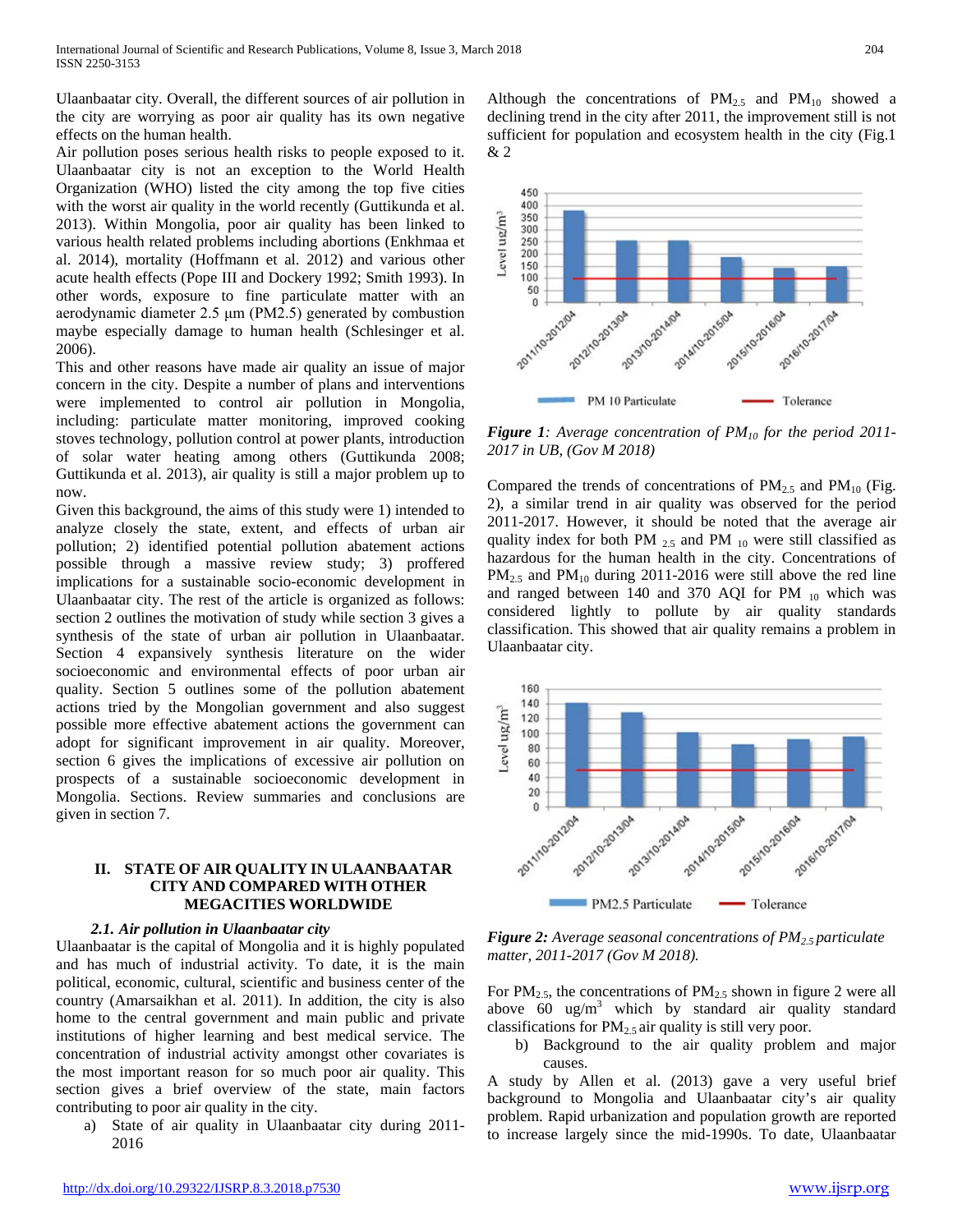(the capital city) is home to over 1.11 million people, a figure which represents more than 40% of the total population in Mongolia (2.74 million people) (Allen et al. 2013; Mongolia 2010). This growth in industrial activity and population has led to a serious deterioration in the city's poor air quality. As highlighted earlier in the introduction, much of the growth in population is evident in low-income areas (Ger areas) which are dominated by the use of coal for heating (Bank 2004). According to the Asian Word Development Bank, more than 50% of Ulaanbaatar's population live in Ger areas (Asian Development Bank 2006). There are approximately 160,000 Gers in Ulaanbaatar and each was believed to consume or burn an average of 5 tons coal and 3  $m<sup>3</sup>$  of wood per year (Guttikunda 2008). In addition, various other sources as highlighted also contribute to air pollution. The vehicular increase which mainly uses leaded gasoline as fuel (HEI 2004), coal-fuelled heat and power plants, heat only boilers and wind-blown dust are some of the main noted sources (Allen et al. 2013).

However, many studies pointed that reliance on coal for energy was the prime source of poor air quality in the Ulaanbaatar. Davy et al. (2011) indicated that much of the particulate matter ( $PM_{2.5}$ ) in Ulaanbaatar city was from coal combustion. Moreover, geographical location of the city also worsens the poor air quality in Ulaanbaatar. The city is located in a valley surrounded by mountains to the north and south (Asian Development Bank 2006). The topography also combined with extensive emissions, and temperature inversions are believed to cause very high and toxic pollution concentrations in winter periods (Davy et al. 2011) (why?pls explained in details). This brief background of the city enhances understanding of the nature of air quality problems in Ulaanbaatar. The results of comparison urban air pollution in this city with megacities of the world and other major cities in Asia were given in the next sub-section.

#### **2.2. Urban air pollution in Asian cities and megacities of the world**

#### *2.2.1. Air pollution and urbanization*

How does poor air quality compare to other major cities in the world particularly in Asia? Nearly 50% of the world's population now resides in urban areas because of more and better income, employment and quality of life in general (Molina et al. 2004). The proportion of people living in urban cities now is even higher and continues to increase. Several of such urban centers may be defined as metropolitan areas with inhabitants of more than 10 million people. The higher concentration of people in such small areas exerts pressure on the ecosystem. There is obviously higher demand for things like energy and other goods and services. Recently, air pollution has become one of the most important concerns and a problem for most megacities (Fang et al. 2009; HEI 2004; Kanakidou et al. 2011; Mage et al. 1996; Parrish et al. 2011). Growing use of coal for burning usually escalates the level of degradation of air quality. Industrial activity in such cities, traffic, mining and other related sectors chiefly adds to air quality problems. Resultantly, a number of healthrelated concerns posed by poor quality have also been raised in mega-cities. It is, therefore, an area of serious concern that needs action from various stakeholders to try and improve the situation.

#### *2.2.2. Comparing air quality in Ulaanbaatar with other cities in Asia and the rest of the world*

The major question to ask is "How does poor air quality in Ulaanbaatar city compares to that of main cities in Asia and megacities of the world? For a quick sight on the severity of the poor air quality problem in Ulaanbaatar as compared to some cities worldwide see Figure 3. With data shown in figure 3, it is evident that  $PM_{10}$  concentration was highest in the Ulaanbaatar city when the comparison was made of another city with the Ger areas only. The maximum  $PM_{10}$  concentration for UB Ger city areas was at around 700 ug/m<sup>3</sup> which was way above average for the rest of the cities listed. Even the average  $PM_{10}$  concentration for the main city areas is lower than that of the city Ger areas, it is still high than that of all the cities shown in the figure. This again shows the bad state of air quality in UB compared to other cities.



**Edition China E Areas in Mongolia Edities in South America Edities in Europe Edities in Africa Edities in North America** 

*Figure 3: Comparing state of air pollution in UB PM10 concentrations in Chinese and other World cities (World Bank 2011)*

Take into consideration of the development dimension into question, air pollution in the city still cannot be justified with the level of development. It was understandable that air pollution was getting worse mainly because of energy demand in the city which are mainly being met through the burning of coal. However, neighboring cities Beijing with higher levels of industrial activity and development, air quality was poor but at much lower levels than that of UB city. As highlighted earlier some other factors could be explanations i.e. poor city planning which exacerbate the air quality problem.

#### *2.2.3. Situation in World's megacities History of air pollution and industrialization*

It was said that air pollution issues have often been associated with industrialization in now well-developed cities such as Los Angeles. Los Angeles has been subject to air pollution since the 1950's (Parrish et al. 2011). Photochemical smog was first recognized a severe environmental hazard in Los Angeles due to extensive air pollution from industrialization activities. Since then, photochemical smog has been the subject of extensive air pollution control efforts since the 1950's (Cox et al. 2010).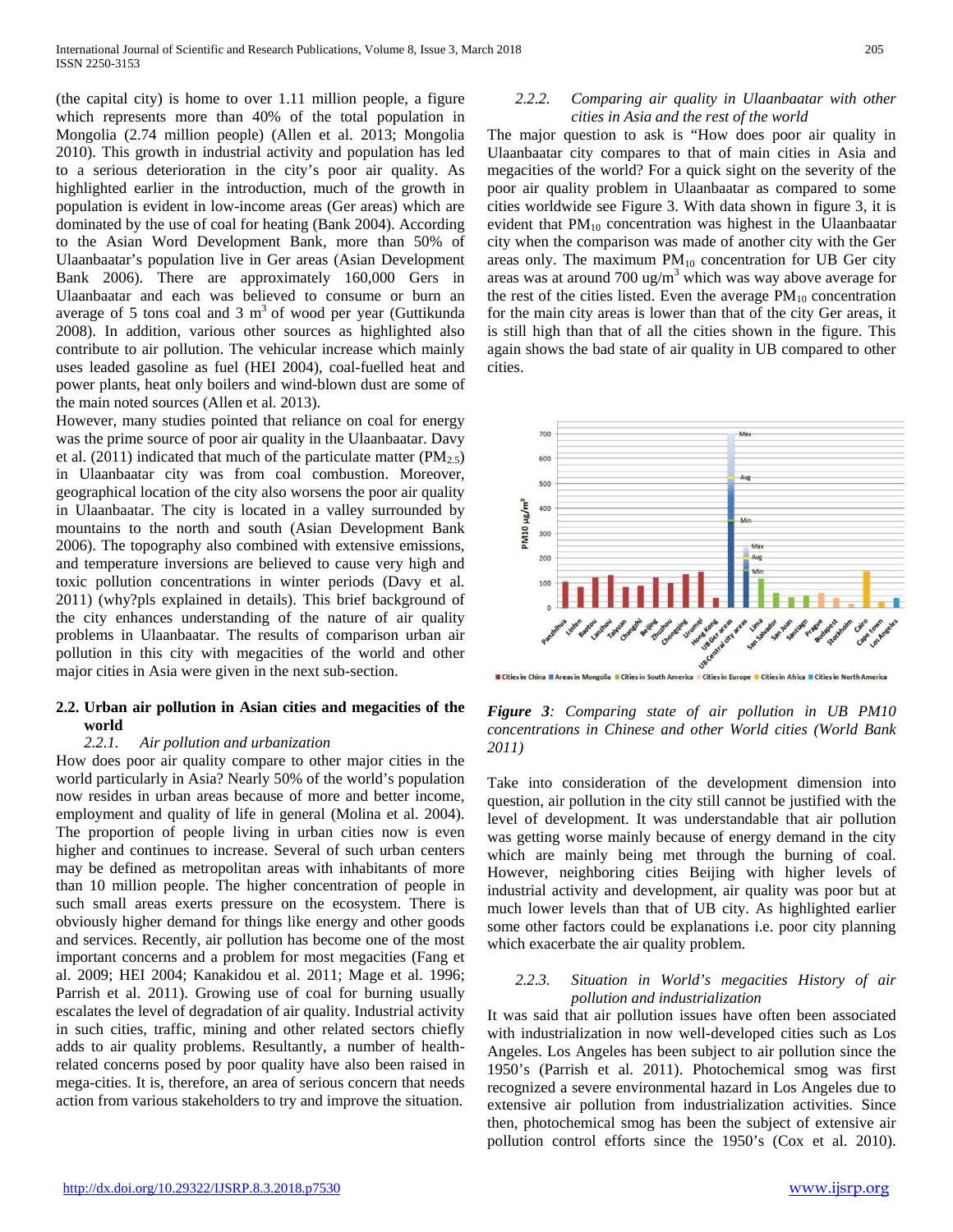Although several other kinds of smog occur or have occurred elsewhere, photochemical smog (or Los Angeles-type smog) was a yellow-brown haze produced by the reaction of sunlight with exhaust from automobiles and power plants that burn coal (Bailey et al. 2002). Ozone, nitrogen dioxide, and other volatile organic compounds that make up this smog irritate eyes and nasal passages. These are particularly dangerous to people who have heart disease, asthma, or other respiratory illnesses, and to anyone who exercises or does manual labor outdoors when smog is heavy.

Related, we have another significant cause of urban air pollution often cited in Literature-London smog. In December 1952, a heavy, motionless layer of smoky, dusty fumes from coal stoves and local factories settled in London basin (Davis 2002). The thick sulfurous smoky fog affected traffic and a lot of other activities in the city that day. More recently, more cases of significant air pollution have been noticed in developing and developed cities across the world. For instance, air pollution has become a

major concern in megacities of China. Beijing, Shanghai, and Guangzhou are some of the cities with significant cases of air pollution. Rapid industrial growth, urbanization and heavy reliance on coal are some of the major reasons behind air quality problems in these aforementioned cities. Coal accounts for more than 70% of total energy consumption and emissions from coal combustion are the major anthropogenic contributors to air pollution in the country (Chan and Yao 2008). Urbanization, in particular, has been rapid in China. From 1980 to 2005, urban

#### **III. EFFECTS OF HEAVY AIR POLLUTION ON HUMAN HEALTH, ECONOMIC AND ECOSYSTEM IN UB**

## *3.1. Ecosystem effects*

Air pollution in UB city also leads to various other ecosystem health and or related effects. For instance, visual impairment (poor visibility) is one major effect on the ecosystem caused by air pollution. Mostly in the winter season, visibility could be very poor which negatively affect traffic movement and sometimes resulting in traffic congestion and road accidents. The connection between pollutants and visibility impairment was related to fine particulate matter  $PM_{2.5}$  but it was also accompanied by high levels of other pollutants such as soot and dust (Watson 2002). Urban haze in Beijing is one example of the commonly perceived effect of excessive concentrations of PM. In Ulaanbaatar city, urban haze is also a major phenomenon, especially in the Ger areas.

Other noticeable impacts on the ecosystem in the UB city include acid and nitrogen deposition which enormously affects forestry and vegetation in and around the city. The detrimental impacts of acids formed from  $SO_2$  and  $NOx$  emissions on waterbodies, forests, and farmlands have been documented in the literature (Cáceres et al. 1980; Ortiz et al. 1982; Trier 1984; Trier and Firinguetti 1994). In addition, Photochemical Oxidant Damage was also a major effect of air pollution on ecosystems noted in the literature. Photochemical produced oxidants and their precursors frequently produce high levels of  $O_3$  and other oxidants that transport from one major city to the next, subjecting the intervening suburbs, forests, and agricultural areas to high oxidant exposures (Guttikunda et al. 2003). Exposure to  $O_3$  and population increased from 19.6% to 40.5% (Chan and Yao 2008). In addition, a number of cities increased and over 170 cities have over 1 million inhabitants as of 2004. These trends highlight the rate and intensity of urbanization in the Asian country. This, however, has come with excessive air pollution which is evident to date.

In addition, this study also cited air pollution problems in developing cities such as Istanbul, Cairo, and Athens. All the three cities experienced heavy pollution from the transportation sector with more than 2 million cars in Athens and Greece and more than 1 million in Cairo (Kanakidou et al. 2011). Older cars were found in Cairo when compared to the other two cities. For instance, urbanization and industrial growth could be attributed to air quality issues in Cairo. Cairo's air pollutants mainly come from residential combustion and industries. The main pollutants are CO and NOx and non-methane volatile organic compounds from road transport (Kanakidou et al. 2011). In Athens and Istanbul, on-road traffic is the major contributor to CO, NOx and non-methane volatile organic compounds. Resident combustion and cargo shipping are also significant pollution contributors. A lot of other megacities in different parts of the world not mentioned in this brief review experience air pollution problems today. For instance, Dhaka (Bangladesh), Karachi (Pakistan) etc. were among the developing countries with poorest air quality (Gurjar et al. 2010).

related photochemical oxidants is known to damage both native and agricultural vegetation. This also has been reported in UB city although current literature confirming the phenomenon is still scarce.

Also, Photosynthetically Active Radiation (PAR) especially in Asian megacities including UB city, have also been found to have effects on plant processes. Recent model analyses demonstrate the impact of Asian megacity  $SO_2$  emissions on regional pollution. High  $SO<sub>2</sub>$  and other gaseous precursors can result in high levels of fine PM, with absorption and scattering properties that significantly influence both the direct and diffuse components of photosynthetically, active radiation (PAR) (Cohan et al. 2002).

#### *3.2. Human Health effects*

Megacities tended to be at risk and their inhabitants were vulnerable to air pollution-induced adverse health impacts (Gurjar et al. 2010; Molina and Molina 2004). For instance, Gurjar et al. (2010) reported that poor air quality linked to mortality and morbidity in selected world megacities. This was also the case in Mongolia as a number of studies have linked poor air quality to human health problems in the city (Nakao et al. 2017). A recent study for Mongolia showed that investigated the lung function in Ulaanbaatar city subjects aged between 40 to 79 years found the crude prevalence of airflow limitation of about 11.5%. The study, however, showed that the health effects of poor air quality were worse in older subjects (the Aged), and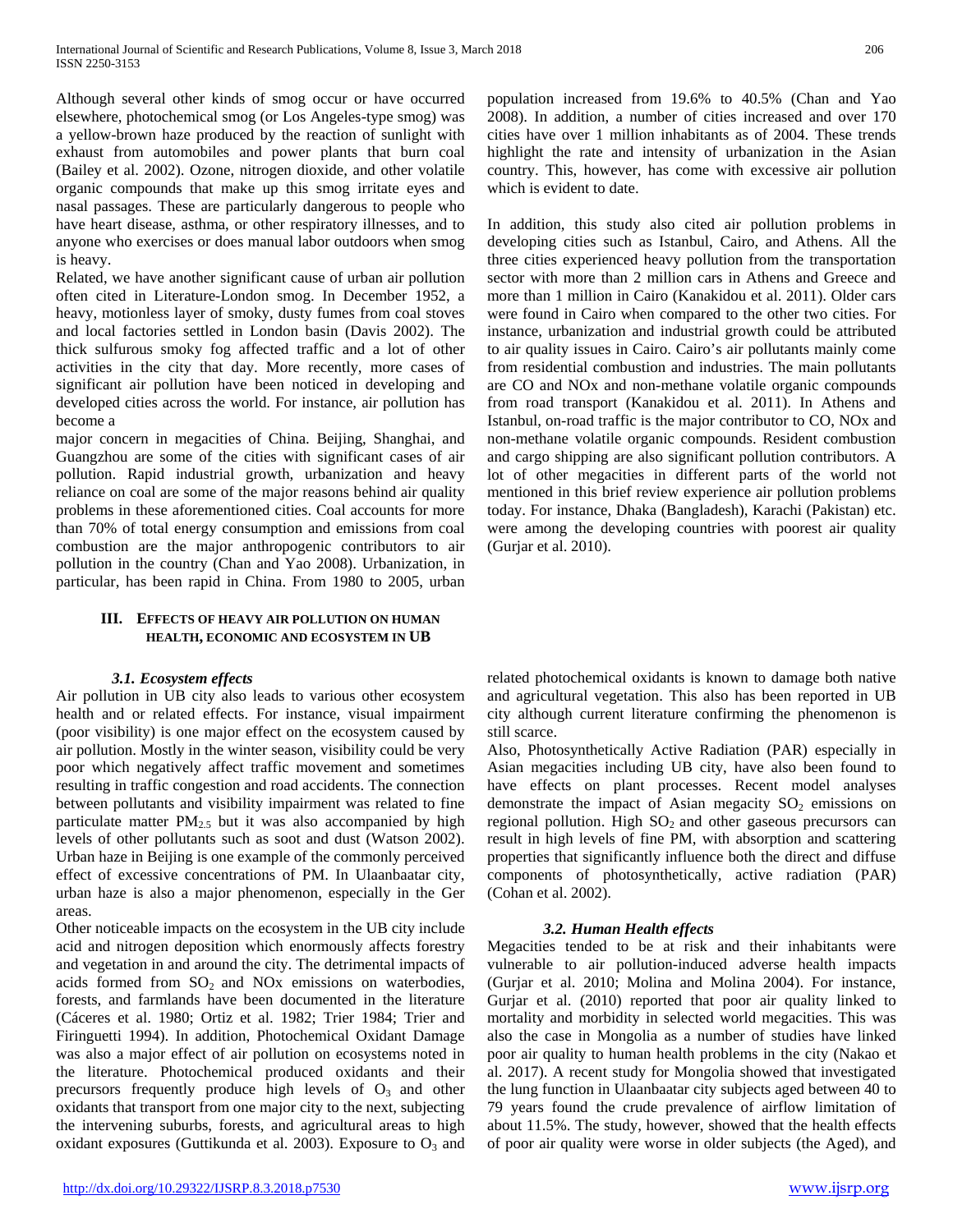in those with lower body mass indexes (BMI) and also in those subjects who smoke (Nakao et al. 2017).

In support of the observed health effects of poor air quality on the health of city inhabitants in Ulaanbaatar city, a number of the studies from different parts of the world have also related poor air quality to human health. A number of studies have associated air pollution with specific health and health-related effects. For instance, WHO estimated that urban air pollution contributed to about 800 000 deaths and 4.6 million lost life-years yearly worldwide (WHO 2002). More so, according to HEI (2004), airborne particles have been of particular concern because of epidemiological study findings linking diseases like lung cancer and cardiopulmonary mortality to fine particulate matter. Excessive air pollution especially in the form of Polycyclic aromatic hydrocarbons (PAHs) originating mainly from motor vehicle emissions, oil refineries, forest fires, and cooking if inhaled, may cause changes in human development (Perera et al. 2003). Other studies have also shown that elevated air pollution might cause DNA damage in male sperm cells (Selevan et al. 2000). It, therefore, entailed that air pollution affects not only contemporary but also future generations (Somers et al. 2004). Considering that residents in Ger areas burned coal for heating directly in their houses particularly in winter, such health effects could be true for UB residents. However, no specific study for UB was found to have analyzed such effects at the time of this study.

Health studies in Mexico have also indicated that a 1% change in daily mortality could be attributed to 10 g/m<sup>3</sup> increase in  $PM_{10}$ (Molina and Molina 2002). This compares to 0.6% per 10  $\text{g/m}^3$ increase derived from a meta-analysis of epidemiological studies conducted around the world. In New Delhi, India, an increase of more than 20% in chronic obstructive pulmonary disease and acute coronary events attributed to air pollution were found in a study reported by Pande et al. (2002). More so, a significant positive association between PM pollution and daily nontraumatic deaths, as well as other deaths (e.g. respiratory diseases and cardiovascular diseases) in India (Cropper et al. 1997). In China, a significant association between sulfur dioxide levels and daily mortality were found throughout the year in Beijing (Xu et al. 1994). Precisely, the mortality risk was estimated to be elevated by 11% with each doubling in sulfur dioxide concentrations. In South America, Santiago, Chile a strong association between premature mortality and  $PM_{10}$  (Sanhueza et al. 1999). In Sao Paulo, Brazil, significant effects of PM on respiratory functions in children were found (Saldiva et al. 1994). Increased mortality in elderly people associated with high PM levels has also been documented (Braga et al. 2001; Saldiva et al. 1995).

## *3.3. Effects of air pollution on economy*

Air pollution could also negatively impact the economy. However, no specific study for Mongolia that analyzed the effects of air pollution on the economy. However, given the noted impacts of poor air quality on urban ecosystems and on human health, it was possible that the excessive air pollution was burdening the Mongolian economy in a number of ways. Firstly, poor health due to excessive air pollution could burden the Mongolian through the increased budget on the health sector. With more sick patients, the government will definitely budget

more on health. Secondly, with a sick population which happens to be laborers in the country, their poor health could reduce productivity as they work less and spent most of their time seeking medical attention. This could negatively impact on the economy. Finally, since poor air quality has been linked with poor urban ecosystem health, it was plausible that slow traffic, accidents and other related problems which slow business in the city negatively affects the economy too. More research is, however, needed in quantifying the effects of poor air quality on the economy in Mongolia.

#### **IV. POLLUTION ABATEMENT ACTIONS PRESENT, CHALLENGES AND SUCCESSES**

Pollution abatement success stories are what every inhabitant of Ulaanbaatar hopes for. There is a need for serious action to improve air quality in that beautiful city of Mongolia. It is important to review what the current actions are and recorded successes before suggesting further improvements in abatement action. In the next sub-section, current pollution abatement actions in UB are discussed.

#### **4.1.** *Main pollution abatement actions adopted in Ulaanbaatar City***.**

a) Approaches to implementing pollution abatement actions

With excessive pollution in the recent past, responsible authorities have tried to use a number of strategies to curb the excessive air pollution in the city of Ulaanbaatar. Current action has mainly focused on finding the various ways of reducing emissions, especially from the Ger areas. Ger area heating, heat only boilers and suspended dust has been the three main targets for reducing emissions in Ulaanbaatar city. Air pollution abatement programs in the city have followed a structured approach to a continuous strict cycle of planning, implementing, evaluation and corrective measures in abatement strategies (World Bank 2011). Research, government action and action from the private sector including non-governmental organizations have included a number of measures with the aim of improving air quality in the city. Some of the measures include: (a) improved assessment of air quality, its distribution and variation in order to understand pollution levels, (b) evaluation of the environmental damage caused by air pollution, (c) assessment of the most feasible pollution abatement actions, (d) evaluating the cost and benefits of possible abatement strategies, (e) prioritizing abatement options based on costbenefit analysis outcomes and other considerations, (f) implementation, monitoring and evaluation of abatement strategies.

#### b) Policy Actions

Policy actions in UB yielded establishment of the Air quality division under the Nature Environmental Protection Department of the Capital City in 2006, which was later upgraded to Air Quality Department of the Capital City in February 2009. Recently, a number of the project from non-governmental organizations have been undertaking projects for the same cause "improving air quality in Ulaanbaatar City". For instance, the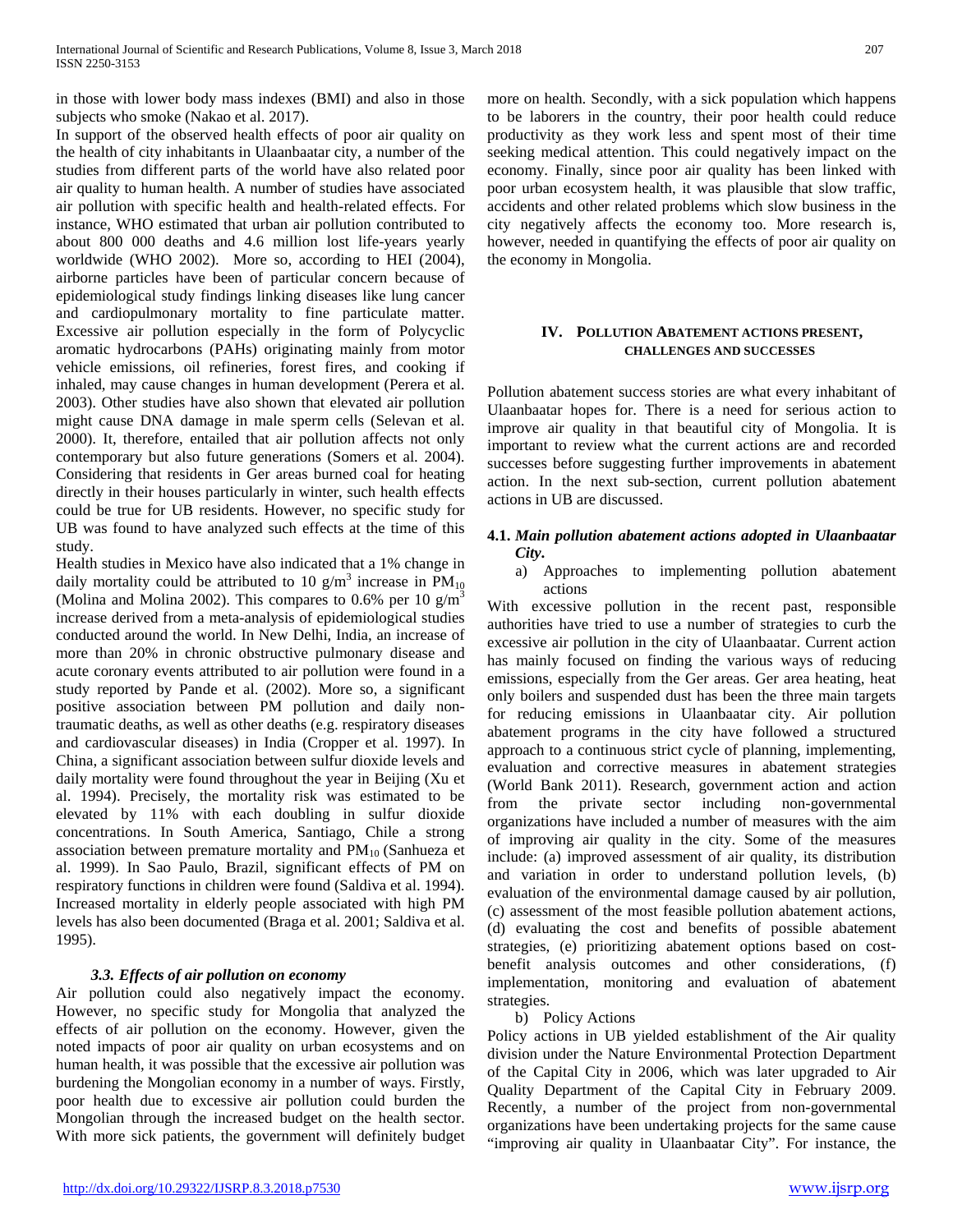"Capacity Development Project for Air pollution control in Ulaanbaatar City Mongolia" by the Japan International Cooperation Agency (2013) and another project by World Bank (2011) which was mainly evaluating air quality conditions in the city and the health implications.

c) Specific pollution abatement actions in place

Some of the specific actions evident from literature which were mainly based on an in-depth understanding of the pollution sources, effects and related factors (see Figure 4) include the following: exploring use of alternative fuels and efficient technologies, setting long-term strategies for emission prevention and reductions, developing low and cost-effective alternative technologies in cooking and heating, cleaner vehicle technologies, emission standards, improved inspection programmes and exhaust and promoting change of lifestyle i.e. public transport use as opposed to private transport. Specific measures and impact (including expected long-term impacts are given in table 1.)



*Figure 4: Concept for developing effective air quality abatement strategies in Ulaanbaatar city adapted from (World Bank 2011).*

In the table, two a number of pollution abatement actions in Ulaanbaatar city are given and their impacts including future expected impacts. Shown are actions already in place and whose impacts are already shown by the slight reductions in pollutant concentrations (as measured by PM2.5 & 10).

**Table 1**: Pollution abatement strategies in Ulaanbaatar city and their expected long-term impacts.

| Action     |    | <b>Anticipated</b><br>impact | notes                 |
|------------|----|------------------------------|-----------------------|
| Adoption   | οf | Immediate                    | Projects<br>supported |
| Improved   |    | reduction<br>1n              | government<br>bv      |
| cookstoves |    | particulate matter in        | incentives<br>(50%    |
|            |    | the atmosphere.              | subsidy) are in place |
|            |    |                              | to improve adoption   |
|            |    |                              | improved<br>of        |
|            |    |                              | cookstoves.<br>More   |
|            |    |                              | so, Programs are in   |
|            |    |                              | place for scaling up. |

Pollution control at power plants and promoting energy efficiency at heat only boilers

Controlling fugitive dust on paved and unpaved roads

complexes

system

urban waste

efficiency of existing boilers, replacement of old heating boilers or connecting to new centralized district heating facilities will have an immediate 30-40 percent reduction in heat only boilers' contribution to ambient air pollution.

Improving

Intervention is expected to reduce spring and summertime onroad fugitive source. Reduction in particulate matter concentration in the atmosphere

Solar water heating systems for new housing Impact on air quality will be immediate due to reduction in demand for district heating when possible Public transport Reduction in

vehicular emissions

Garbage collection and gasification of Impact of this intervention on air quality is immediate, but small in proportion compared to other actions e.g. improved cooking

Fuel substitution clean coal technology briquettes for cooking stoves and industrial heat only

stoves technologies.

This intervention can reduce dispersed pollution by abolishing smallscale boilers and upgrading them to district heating system

A larger intervention for capture of fugitive dust via wet sweeping and conversion of a large section of unpaved roads to paved roads will have the largest impact in the Ger areas

Initial costs are normally high hence success is hugely determined by government support.

Effectiveness will depend on the extent of improvements in public transport infrastructures and by growth in the passenger vehicles and barriers. Collectively, a positive measure with fruitful impacts on air quality despite their minimal expected impact.

This intervention has the largest impact on the cookstoves and heat only boilers, for not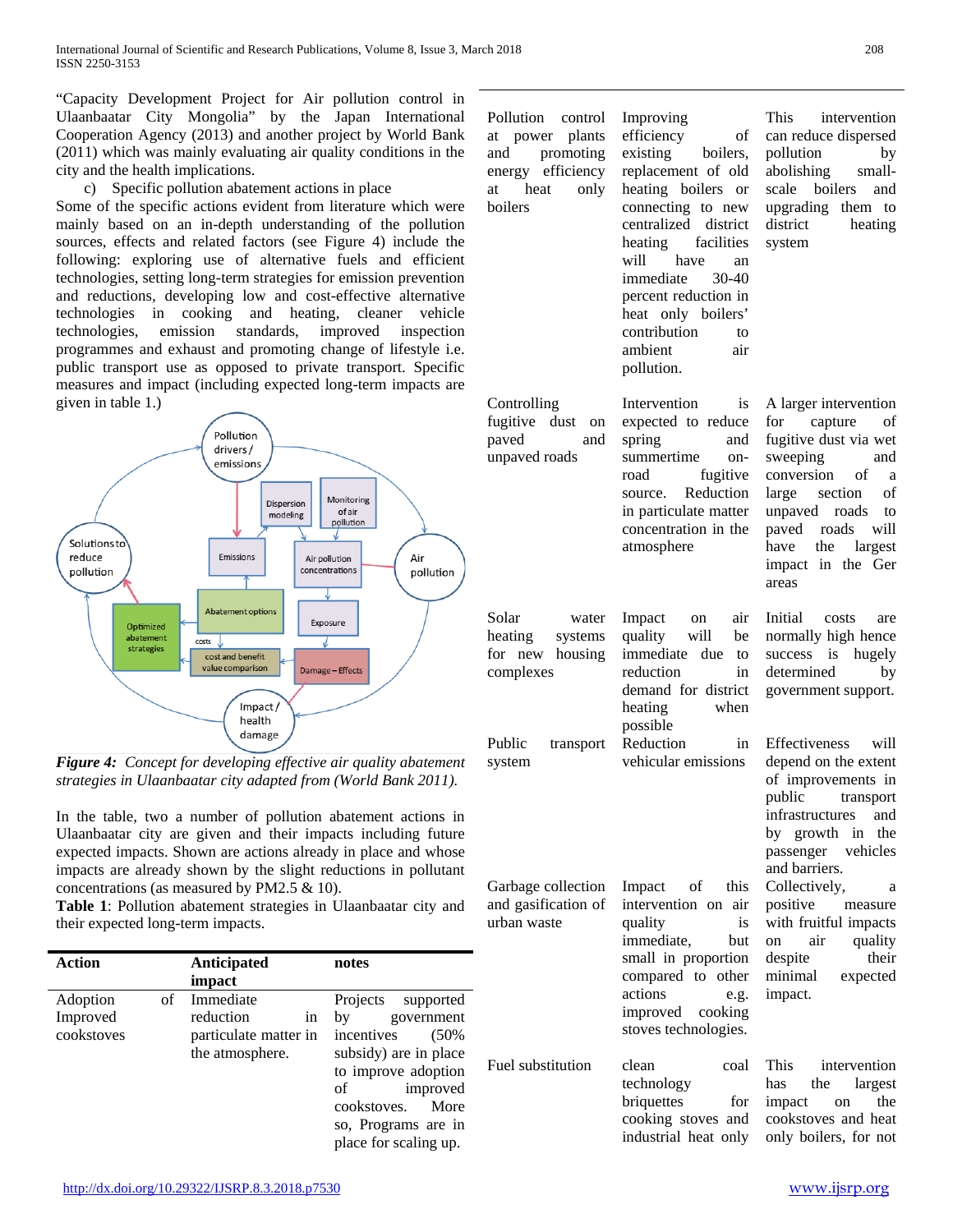|                                        | to have a high reduced<br>impact<br>on<br>matter.                                        | boilers are expected only emissions are<br>from<br>the scattered low-lying<br>ambient particulate sources, but also a Education<br>single point source <i>publicity of</i><br>offering<br>better<br>control<br>options | quality<br>information                   |
|----------------------------------------|------------------------------------------------------------------------------------------|------------------------------------------------------------------------------------------------------------------------------------------------------------------------------------------------------------------------|------------------------------------------|
| and<br>Awareness<br>education          | Improvement<br>institutional<br>capacity for promote<br>regulation<br>and<br>enforcement | in An essential part of <i>Policy</i><br>the campaign to<br>energy<br>efficiency at<br>the<br>household<br>and<br>industrial level.                                                                                    | actions/initia                           |
| Particulate<br>pollution<br>monitoring | Enhances<br>the<br>Institutional<br>identifying<br>pollution hot spots.                  | Air<br>quality<br>monitoring<br>is<br>capacity of air essential to evaluate<br>quality division in the impact of air<br>the pollution reduction<br>measures.                                                           | Road, traffic<br>transport<br>management |

Notes: list not exhaustive but it shows some of the most common actions in place: more can be found in the following sources:(Guttikunda 2008; Guttikunda et al. 2003; Guttikunda et al. 2013; World Bank 2011).

#### *4.2. What can be done for the future? : Lessons from successful pollution abatement actions in other cities.*

What does the future hold for Ulaanbaatar city's air quality? Based on some success stories on air pollution abatement, a number of actions can be effective in further improving air quality in the city. Future actions will need to reinforce/upscale current actions and where necessary new actions are to be taken for improved air quality and hence human and ecosystem health in the city. Some recommendations for further improvements in air quality in Ulaanbaatar are given in table 2. Important to note is, however, that the same measures currently in implementation in Ulaanbaatar are the most noted factors for successful improvement in air quality in big cities. The only important thing to stress is that ultimate improvement in air quality will depend on the level of commitment, investment, effective cooperation from the various stakeholders (from residents to policymakers) and prioritization. Successful air pollution control in various other urban areas in the world is attributed to actions shown in table 2. From policy, education, and awareness, institutional measures, enforcement actions, and technical measures.

**Table 2:** Air pollution control measures in urban cities

| <b>Action</b><br>categories       | <b>Actions types</b>                                                                                                        |
|-----------------------------------|-----------------------------------------------------------------------------------------------------------------------------|
| Enforcement<br><i>initiatives</i> | Identify and target gross polluters, Provide<br>complaint phone or text message numbers<br>for visual sighting of polluters |
| <i>Institutional</i><br>measures  | and encourage champions for<br>Identify<br>change, Formulate a Clean Air Group that                                         |

includes industry, fuel providers, and nongovernmental organizations

*and publication* of air  $\frac{1}{2}$ Publish and broadcast Air Quality Indices, Promote a regular media outlet for air quality stories to keep up interest, Offer environmental education in primary schools and agricultural extension services

*actions/initiatives* Produce and distribute unleaded gasoline, Phase-in improved technology vehicles and engines through tighter standards, Remove fuel subsidies, Abolish burning of garbage and other biomass, Lower taxes on clean products

*Road, traffic and*  Make public transportation affordable or even free for downtown destinations, Train and bus drivers know about air pollution and fuel use, Promote fuel efficiency for cars and industry, Establish one-way traffic with synchronized signals, Pave roads, including access roads

*Technology related measures* Eliminate refuelling leaks, Reduce sulphur content of diesel fuel and gasoline to 500 ppm or lower, Require new gasolinepowered vehicles to have operational catalytic converters, Mandate inspection and maintenance for commercial vehicles, Design and disseminate better stoves for coal briquettes, wood pellets, and other solid fuels, Focus on less-polluting, betterventilated kitchens, Promote more efficient agricultural burning methods.

Notes: Summary of the measures adapted from (Chow et al. 2004; Jain and Khare 2008).

Recommendations are given based on success factors of urban pollution control in megacities around the world. However, important to note is the fact that there is no universal response to everything. What may have worked in one city does not necessarily mean it will work elsewhere. Measures must always be implemented in ways that suit current and local conditions. Jain and Khare (2008) give a pictorial view (Figure 3) of how the various pollution abatement actions interlink to effect on improved air quality.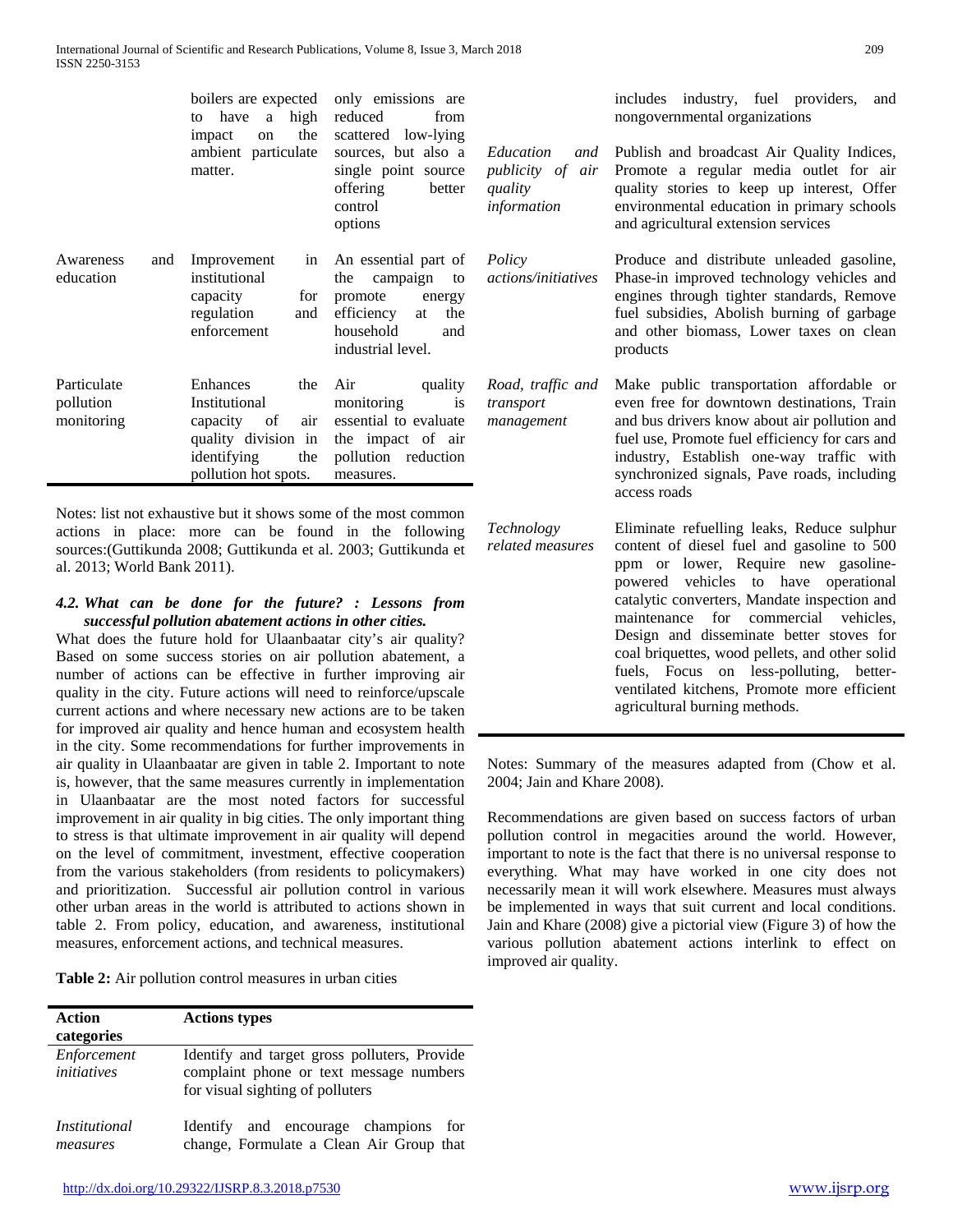

*Figure 5: Air quality management in big cities a pictorial view*

The next sub-section gives some implications of urban air pollution, effects and abatement efforts for a sustainable socioeconomic development in Ulaanbaatar and other cities in Mongolia.

#### **V. IMPLICATIONS FOR A SUSTAINABLE SOCIO-ECONOMIC DEVELOPMENT**

First of all, poor air quality is known to have serious health implications both human and ecosystem health. Excessive air pollution assuming a business as a usual approach (zero abatements) will jeopardize the well-being of residents of the city. a number of chronic health diseases like Asthma, lung diseases, DNA damages, and various other pulmonary, respiratory and cardiovascular diseases will have far-reaching harming effects on the active labor force now and for the future (the young). Given the importance of an active and healthy labor force on the economic development of the country zero abatement actions will cripple hopes of a sustainable development in Mongolia. Same applies, poor air quality has devastating effects on the urban ecosystem. Urban farmland, forests and tourism activities which support livelihoods of the urban people will be crippled. Again this has far-reaching implications on prospects of attaining a sustainable socioeconomic development in the country. It, therefore, implies that pollution abatement in the different sectors housing, transport, waste management, energy, and construction are not an option for the Mongolian government. Achieving a sustainable socioeconomic development will only be achieved if the government with the help of other stakeholders (NGOs, the private sector, residents of the city) if serious actions on the

environments are implemented. Upscaling on current measures will be critical. More so, strict monitoring and continuous evaluation of abatement actions underway will be utmost important too.

#### **VI. CONCLUSION**

This study reviewed reports, scientific publications, and grey literature to develop a deep understanding of the problem of poor air quality in Ulaanbaatar city of Mongolia and implications for a sustainable development. Precisely, the article touched on the nature and causes of urban air pollution in Ulaanbaatar city. From the review, it is evident that the main contributing factor to pollution is related to energy demands in the city of which coal is the main source of energy. However, contributions to pollution from the use of inefficient technologies such as the Ger in households, vehicular emissions, burning of biomass and dust from constructions cannot be ignored. The extent of pollution in the city is comparable to what has happened in other big cities in the world and even current experiences in some other cities today. In literature, famous examples of problematic air quality problems include the London Smog of 1952, Photochemical smog in Los Angeles in the 20th century. However, in the recent past, it has also become a common problem in both developed and the developing world as we have cases like Beijing, Shanghai, Athens, Mumbai, Cairo and Istanbul just to name a few. Poor air quality is a major barrier to a sustainable development in Mongolia as it comes with serious adverse human health and ecosystems' health effects. In Ulaanbaatar city and generally in literature excessive air pollution has been linked to various diseases especially cardiovascular, respiratory and pulmonary diseases. More so, excessive has been linked to mortality too. Important to note is also that poor air quality not only affect current generations but future generations are also hugely affected. Apart from human health problems, poor air quality also implicates negatively on urban environment ecosystems which affect livelihoods and even pose further human health problems.

It is also evident from the review that the only way to keep hopes of achieving a sustainable development is to mitigate/reduce/control air pollution being guided by the main sources of pollution. A number of measures are already in place to curb air pollution in Ulaanbaatar to include: policy and institutional measures, improved technologies adoption, enforcement actions, transport management, continuous research and education and awareness campaigns. However, urban air pollution is still a major problem in the city. There is a need to scale-up measures by investing more in pollution abatement technologies, financing activities and ensure commitment from various stakeholder i.e. public-private partnerships in pollution abatement. More so, there is a need for a continuous cycle of monitoring and evaluation of progress, taking corrective measures where necessary. Controlling pollution to acceptable levels will be the only option available for achieving a sustainable socioeconomic development in Ulaanbaatar city and Mongolia at large.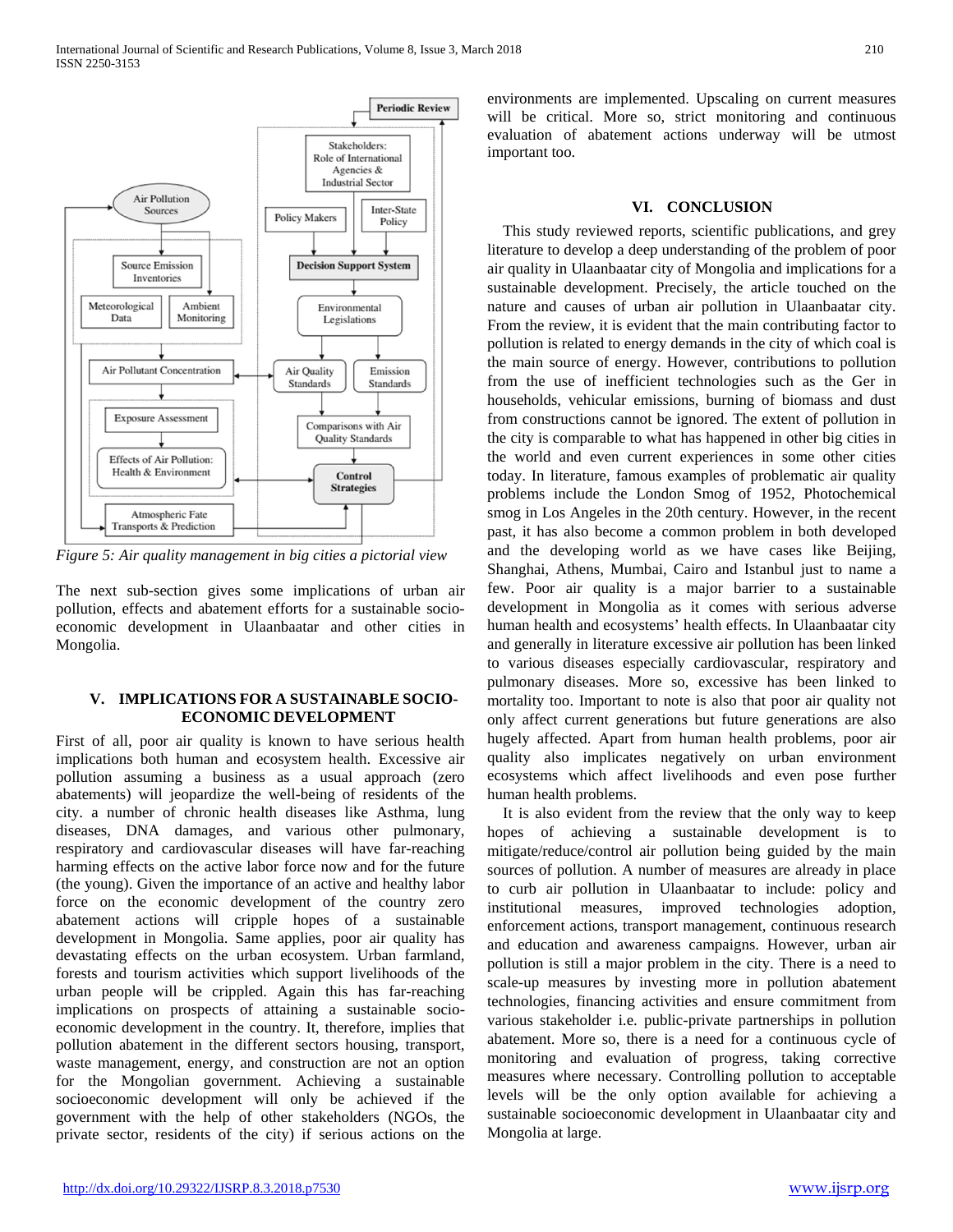#### **REFERENCES**

- [1] [1] Allen RW et al. (2013) An assessment of air pollution and its attributable mortality in Ulaanbaatar, Mongolia Air Quality, Atmosphere & Health 6:137-150
- [2] [2] Amarsaikhan D, Ganzorig M, Shiirev-Adya S Applications of advanced technology for combating land degradation and desertification in Mongolia. In: Proceedings of the International Science Council of Asia Conference, 2011. pp 12-27
- [3] [3] Asian Development Bank (2006) Country synthesis report on urban air quality management: . Mongolia
- [4] [4] Bailey RA, Clark HM, Ferris JP, Krause S, Strong RL (2002) Chemistry of the Environment. Academic Press,
- [5] Bank W (2004) Environment monitor: environmental challenges of urban development.
- [6] [6] Batjargal T, Otgonjargal E, Baek K, Yang J-S (2010) Assessment of metals contamination of soils in Ulaanbaatar, Mongolia Journal of hazardous materials 184:872-876
- [7] [7] Braga AL et al. (2001) Health effects of air pollution exposure on children and adolescents in São Paulo, Brazil Pediatric pulmonology 31:106-113
- [8] [8] Cáceres T, Rubio M, Lissi E (1980) Rain water composition in Santiago de Chile Contribuciones Científicas y Tecn 48
- [9] [9] Chan CK, Yao X (2008) Air pollution in mega cities in China Atmospheric environment 42:1-42
- [10] [10] Chow JC et al. (2004) Megacities and atmospheric pollution Journal of the Air & Waste Management Association 54:1226-1235
- [11] [11] Cohan DS, Xu J, Greenwald R, Bergin MH, Chameides WL (2002) Impact of atmospheric aerosol light scattering and absorption on terrestrial net primary productivity Global Biogeochemical Cycles 16
- [12] [12] Cox P, Delao A, Komorniczak A, Weller R (2010) The California Almanac of Emissions and Air Quality—2009 Edition. Sacramento, CA: California Air Resources Board.
- [13] [13] Cropper M, Simon NB, Alberini A, Sharma P (1997) The health effects of air pollution in Delhi, India
- [14] [14] Davis DL (2002) A look back at the London smog of 1952 and the half century since Environmental health perspectives 110:A734
- [15] [15] Davy PK, Gunchin G, Markwitz A, Trompetter WJ, Barry BJ, Shagjjamba D, Lodoysamba S (2011) Air particulate matter pollution in Ulaanbaatar, Mongolia: determination of composition, source contributions and source locations Atmospheric Pollution Research 2:126-137
- [16] [16] Enkhmaa D et al. (2014) Seasonal ambient air pollution correlates strongly with spontaneous abortion in Mongolia BMC pregnancy and childbirth 14:146
- [17] [17] Fang M, Chan CK, Yao X (2009) Managing air quality in a rapidly developing nation: China Atmospheric Environment 43:79-86
- [18] [18] Gurjar B, Jain A, Sharma A, Agarwal A, Gupta P, Nagpure A, Lelieveld J (2010) Human health risks in megacities due to air pollution Atmospheric Environment 44:4606-4613
- [19] [19] Guttikunda S (2008) Urban air pollution analysis for Ulaanbaatar, Mongolia
- [20] [20] Guttikunda SK, Carmichael GR, Calori G, Eck C, Woo J-H (2003) The contribution of megacities to regional sulfur pollution in Asia Atmospheric Environment 37:11-22
- [21] [21] Guttikunda SK, Lodoysamba S, Bulgansaikhan B, Dashdondog B (2013) Particulate pollution in Ulaanbaatar, Mongolia Air Quality, Atmosphere & Health 6:589-601
- [22] [22] Government of Mongolia (Gov M) 2018, Air quality Index Website. Ulaanbaatar, Mongolia, accessed 20 February 2018, <www.tsagagaar.gov.mn.
- [23] [23] HEI (2004) Health effects of outdoor air pollution in developing countries of Asia: a literature review. Boston, USA
- [24] [24] Hoffmann S, Qin P, Krupnick A, Badrakh B, Batbaatar S, Altangerel E, Sereeter L (2012) The willingness to pay for mortality risk reductions in Mongolia Resource and Energy Economics 34:493-513
- [25] [25] Jain S, Khare M (2008) Urban air quality in mega cities: a case study of Delhi City using vulnerability analysis Environmental monitoring and assessment 136:257-265
- [26] [26] Japan International Cooperation Agency (2013) Capacity Development Project for Air pollution control in Ulaanbaatar City Mongolia. The Air Quality Department of Capital City (AQDCC), Mongolia
- [27] [27] Kanakidou M et al. (2011) Megacities as hot spots of air pollution in the East Mediterranean Atmospheric Environment 45:1223-1235
- [28] [28] Mage D, Ozolins G, Peterson P, Webster A, Orthofer R, Vandeweerd V, Gwynne M (1996) Urban air pollution in megacities of the world Atmospheric Environment 30:681-686
- [29] [29] Molina L, Molina MJ (2002) Air Quality in the Mexico Megacity:: An Integrated Assessment vol 2. Springer Science & Business Media,
- [30] [30] Molina LT et al. (2004) Air Quality in Selected Megacities Journal of the Air & Waste Management Association 54:1-73 doi:10.1080/10473289.2004.10471015
- [31] [31] Molina MJ, Molina LT (2004) Megacities and atmospheric pollution Journal of the Air & Waste Management Association 54:644-680
- [32] [32] Mongolia NSOo (2010) Mongolian statistical yearbook, . Ulaanbaatar, Mongolia
- [33] [33] Nakao M, Yamauchi K, Ishihara Y, Omori H, Solongo B, Ichinnorov D (2017) Prevalence and risk factors of airflow limitation in a Mongolian population in Ulaanbaatar: Cross-sectional studies PLoS ONE 12: e0175557 doi: https://doi.org/10.1371/journal.pone.0175557
- [34] [34] Nicolaou N, Siddique N, Custovic A (2005) Allergic disease in urban and rural populations: increasing prevalence with increasing urbanization Allergy 60:1357-1360
- [35] [35] Ortiz J, Solezzi S, Préndez M (1982) Size composition of particles in the atmosphere of Santiago Bol Soc Chil Quim 27:286-289
- [36] [36] Pande J, Bhatta N, Biswas D, Pandey RM, Ahluwalia G, Siddaramaiah NH, Khilnani G (2002) Outdoor air pollution and emergency room visits at a hospital in Delhi Indian Journal of Chest Diseases and Allied Sciences 44:13-20
- [37] [37] Parrish DD, Singh HB, Molina L, Madronich S (2011) Air quality progress in North American megacities: A review Atmospheric Environment 45:7015-7025
- [38] [38] Perera FP et al. (2003) Effects of transplacental exposure to environmental pollutants on birth outcomes in a multiethnic population Environmental health perspectives 111:201
- [39] [39] Pope III CA, Dockery DW (1992) Acute health effects of PM10 pollution on symptomatic and asymptomatic children American Review of Respiratory Disease 145:1123-1128
- [40] [40] Saldiva PH et al. (1994) Association between air pollution and mortality due to respiratory diseases in children in São Paulo, Brazil: a preliminary report Environmental research 65:218-225
- [41] [41] Saldiva PH et al. (1995) Air pollution and mortality in elderly people: a time-series study in Sao Paulo, Brazil Archives of Environmental Health: An International Journal 50:159-163
- [42] [42] Sanhueza P, Vargas C, Jiménez J (1999) Daily mortality in Santiago and its relationship with air pollution Revista medica de Chile 127:235-242
- [43] [43] Schlesinger R, Kunzli N, Hidy G, Gotschi T, Jerrett M (2006) The health relevance of ambient particulate matter characteristics: coherence of toxicological and epidemiological inferences Inhalation toxicology 18:95- 125
- [44] [44] Selevan SG, Borkovec L, Slott VL, Zudová Z, Rubes J, Evenson DP, Perreault SD (2000) Semen quality and reproductive health of young Czech men exposed to seasonal air pollution Environmental Health Perspectives 108:887
- [45] [45] Smith KR (1993) Fuel combustion, air pollution exposure, and health: the situation in developing countries Annual Review of Energy and the Environment 18:529-566
- [46] [46] Somers CM, McCarry BE, Malek F, Quinn JS (2004) Reduction of particulate air pollution lowers the risk of heritable mutations in mice Science 304:1008-1010
- [47] [47] Trier A (1984) Observations on inhalable atmospheric particulates in Santiago, Chile Journal of Aerosol Science 15:419-421
- [48] [48] Trier A, Firinguetti L (1994) A time series investigation of visibility in an urban atmosphere-I Atmospheric Environment 28:991-996
- [49] [49] US Embassy Mongolia (2018) Air Quality Index in Ulaanbaatar Mongolia. Accessed 07/02/2018 2018